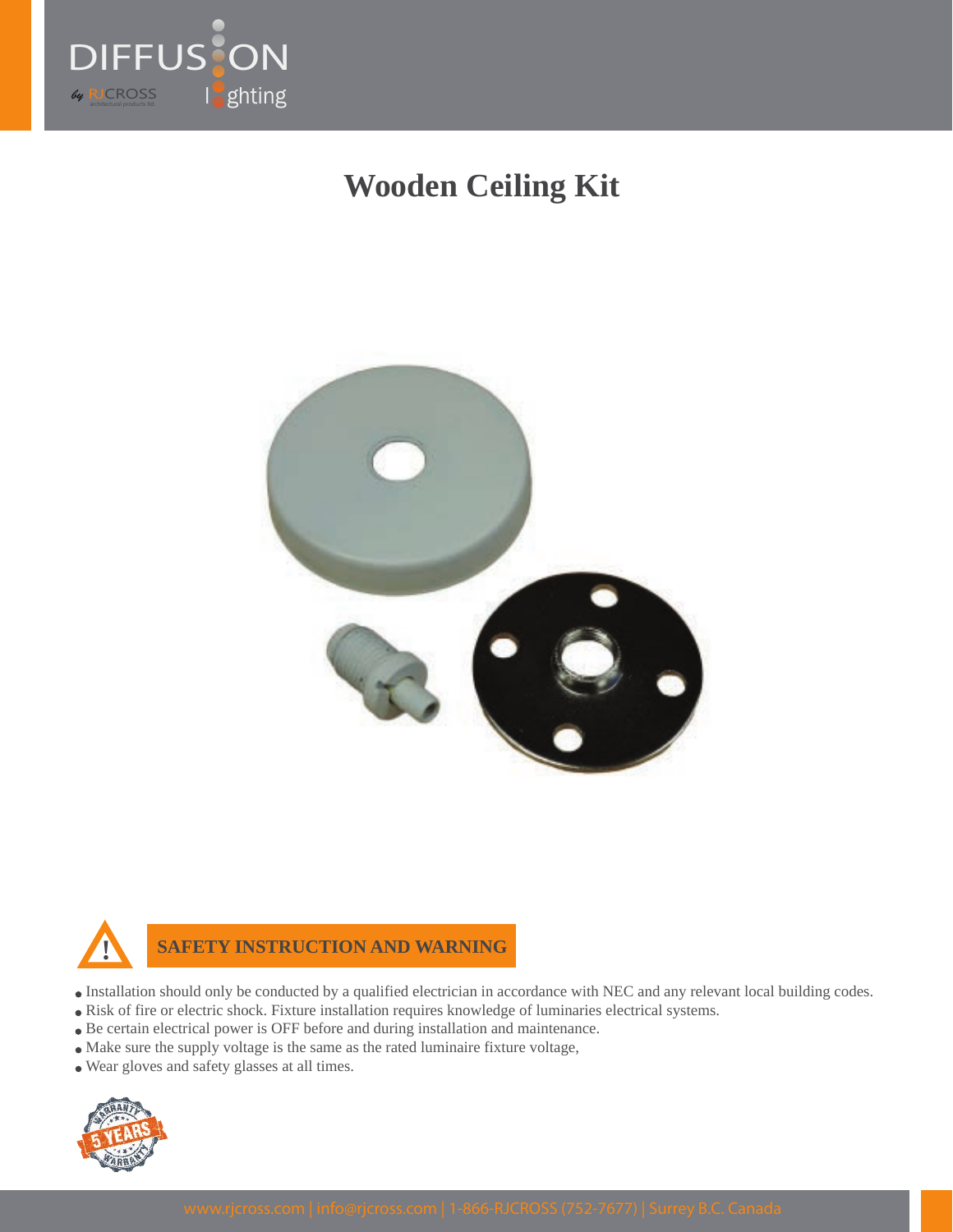

### **Installation**



## **Step 1.**

Make sure the hole on the wooden Ceiling is between 10mm to 15mm.

## **Step 2.**

Use four Screws to screw the circle mounting on the surface. Make sure to line up the Surface's hole and mounting's hole.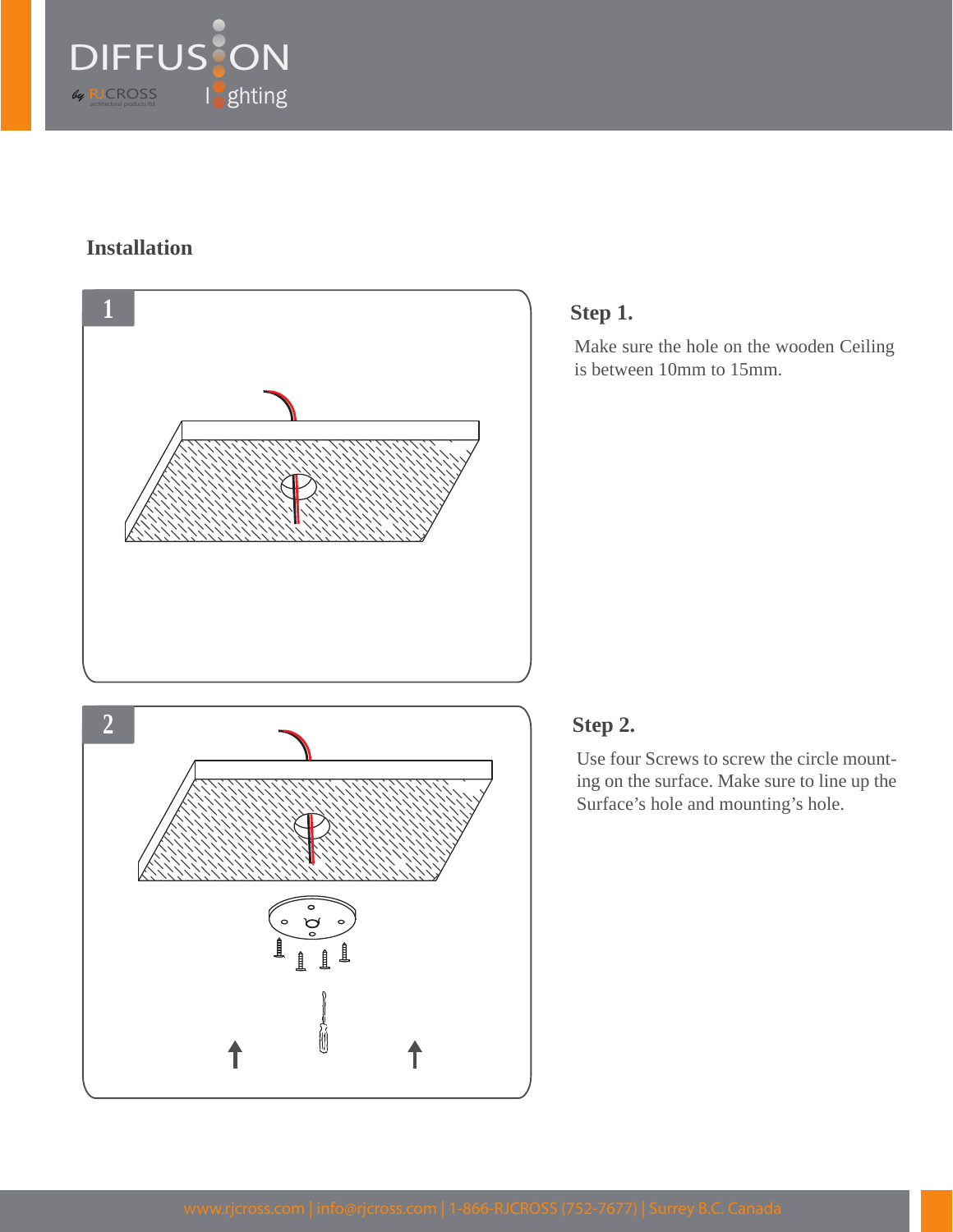







Insert the Suspension Power Cable into the Gripper.

#### **Step 4.**

Put the 2" canopy on the circle mounting and screw the gripper into it. (Push the tip of the gripper in as shown, then move the gripper up.)